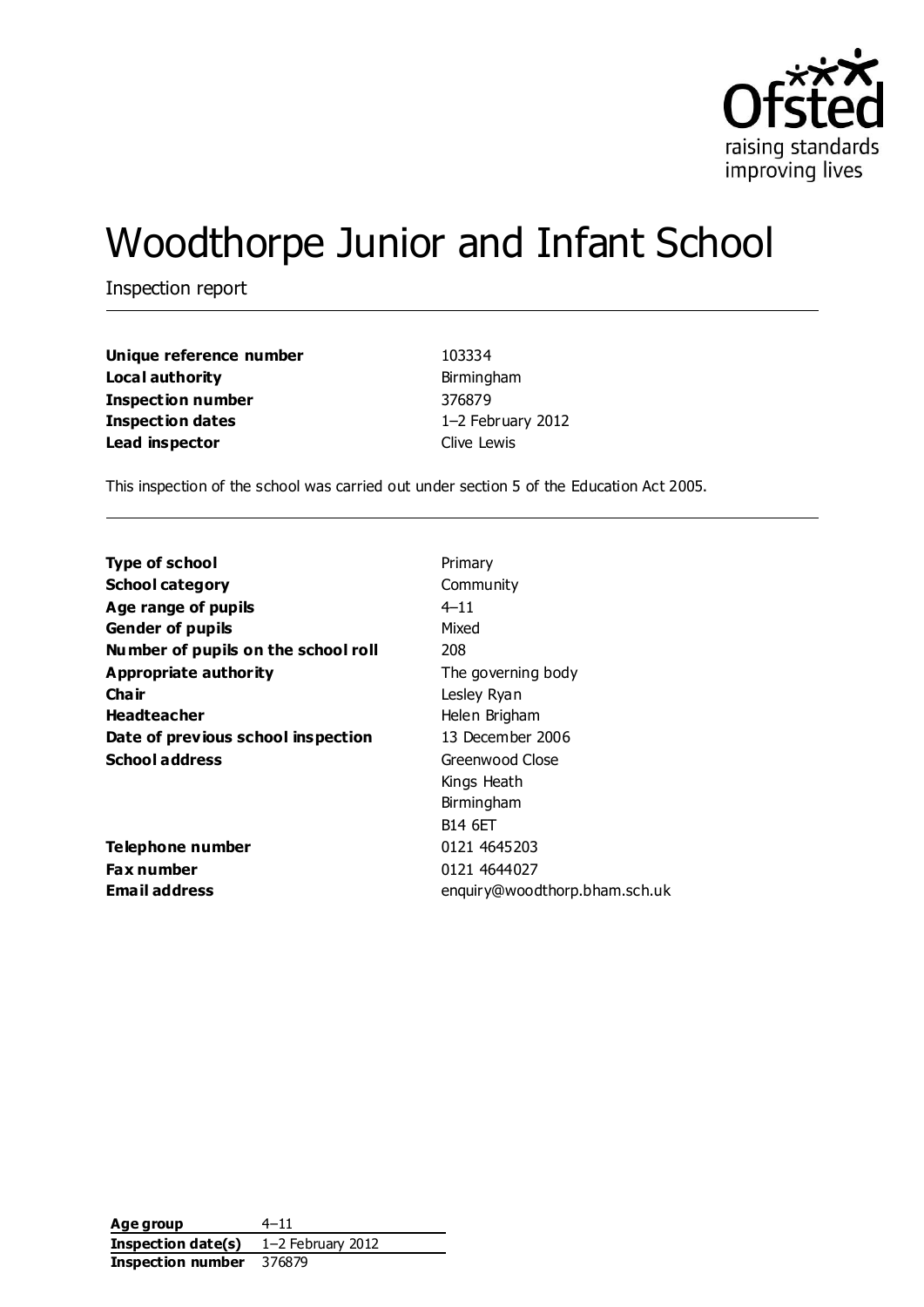

You can use Parent View to give Ofsted your opinion on your child's school. Ofsted will use the information parents and carers provide when deciding which schools to inspect and when.

You can also use Parent View to find out what other parents and carers think about schools in England. You can visit [www.parentview.ofsted.gov.uk,](http://www.parentview.ofsted.gov.uk/) or look for the link on the main Ofsted website: [www.ofsted.gov.uk](http://www.ofsted.gov.uk/)

The Office for Standards in Education, Children's Services and Skills (Ofsted) regulates and inspects to achieve excellence in the care of children and young people, and in education and skills for learners of all ages. It regulates and inspects childcare and children's social care, and inspects the Children and Family Court Advisory Support Service (Cafcass), schools, colleges, initial teacher training, work-based learning and skills training, adult and community learning, and education and training in prisons and other secure establishments. It assesses council children's services, and inspects services for looked after children, safeguarding and child protection.

Further copies of this report are obtainable from the school. Under the Education Act 2005, the school must provide a copy of this report free of charge to certain categories of people. A charge not exceeding the full cost of reproduction may be made for any other copies supplied.

If you would like a copy of this document in a different format, such as large print or Braille, please telephone 0300 123 4234, or email enquiries@ofsted.gov.uk.

You may copy all or parts of this document for non-commercial educational purposes, as long as you give details of the source and date of publication and do not alter the information in any way.

To receive regular email alerts about new publications, including survey reports and school inspection reports, please visit our website and go to 'Subscribe'.

Piccadilly Gate Store St **Manchester** M1 2WD

T: 0300 123 4234 Textphone: 0161 618 8524 E: enquiries@ofsted.gov.uk W: www.ofsted.gov.uk



© Crown copyright 2012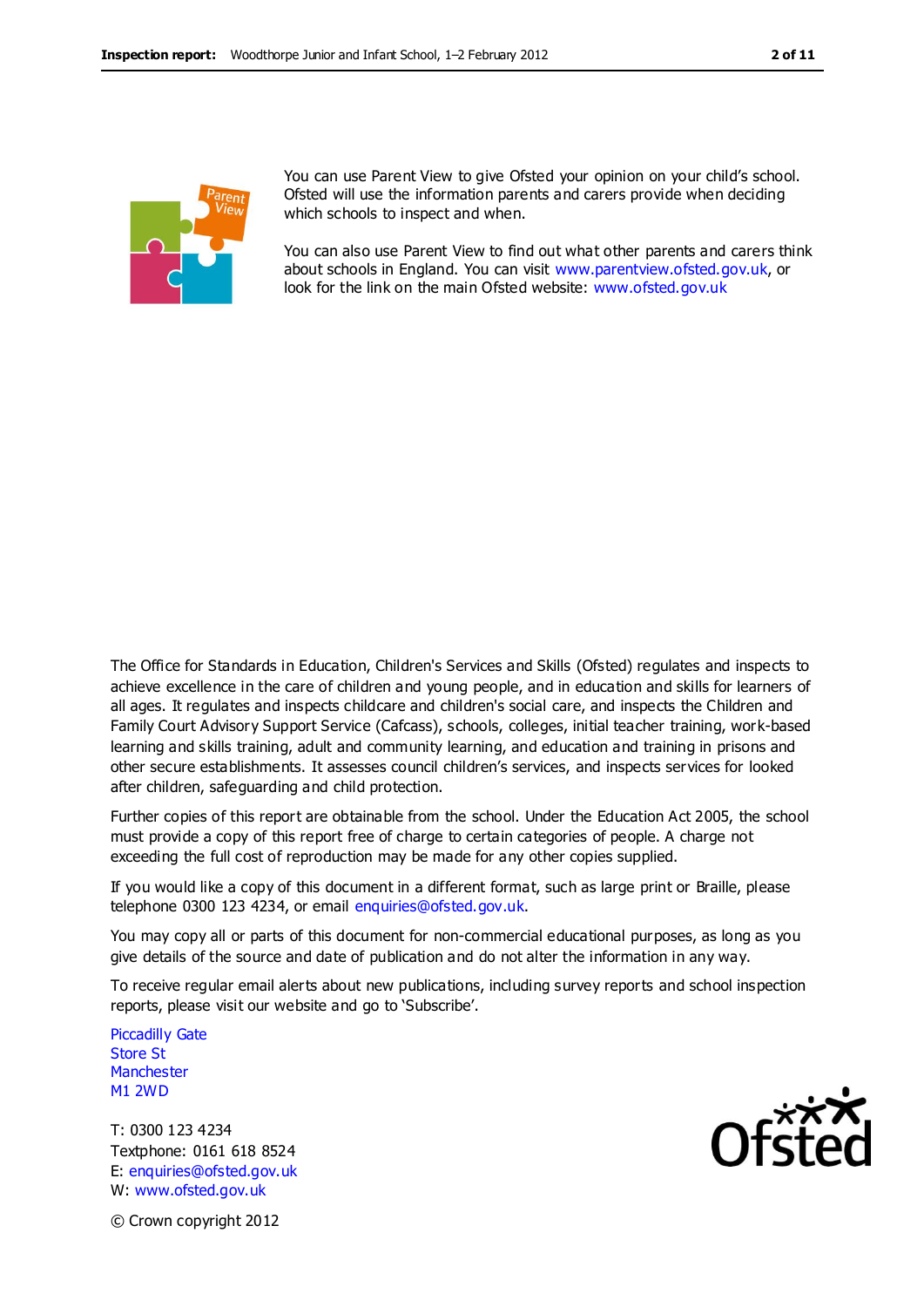# **Introduction**

Inspection team

Clive Lewis **Additional inspector** 

Mary Le Breuilly **Additional inspector** 

This inspection was carried out with two days' notice. The inspectors observed ten lessons taught by nine teachers. Most support staff were also seen working with pupils. Meetings were held with pupils, members of the governing body and members of staff. Questionnaires from 43 parents and carers were analysed. The inspectors took account of the responses to the on-line questionnaire (Parent View) in planning the inspection, observed the school's work, looked at documentation including teachers' planning documents, and examined tracking and assessment data.

# **Information about the school**

This is a smaller than average-sized primary school. The proportion of pupils known to be eligible for free school meals is below average. The proportion of pupils from minority ethnic groups is much higher than average. The proportion of pupils for who speak English as an additional language is above average. The proportion of disabled pupils and those with special educational needs is below that typically found. The school meets the current government floor standard, which sets the minimum expectations for attainment and progress. Breakfast and after school clubs are provided onsite, which are managed privately and are subject separate inspections. The school has gained Healthy Schools status and the Football Association Charter Standard for Schools award.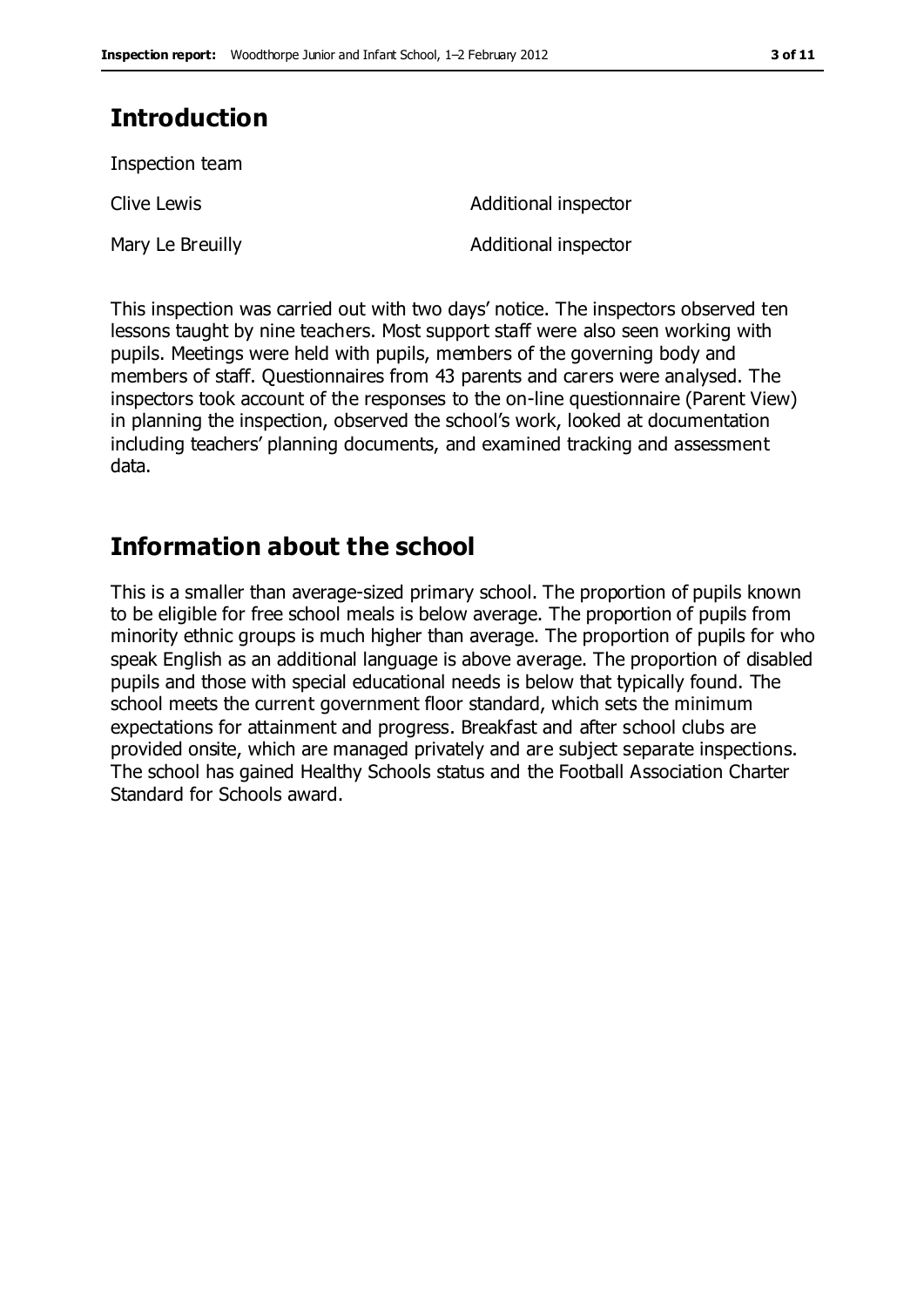# **Inspection judgements**

| <b>Overall effectiveness</b>     |  |
|----------------------------------|--|
|                                  |  |
| <b>Achievement of pupils</b>     |  |
| <b>Quality of teaching</b>       |  |
| Behaviour and safety of pupils   |  |
| <b>Leadership and management</b> |  |

## **Key findings**

- Woodthorpe Junior and Infant school provides an outstanding education for its pupils. Its excellent curriculum ensures that pupils achieve very well from starting points that are typically broadly in line with expected levels. Attainment by the end of Year 6 has been significantly above the national average for a number of years.
- The headteacher's thoughtful and inspirational leadership and management continue to underpin the success of the school. She is supported exceptionally well by a very strong and experienced team of teachers and practitioners, each of whom makes a valuable contribution to the development and success of the school and to promoting pupils' outstanding progress.
- $\blacksquare$  The school plays a central part within the community and is greatly valued by most parents and carers, the very large majority of whom are happy with their children's experience at the school. One parent wrote, 'The communication with parents about children's learning is excellent, especially the parent workshops and weekly homework workbooks.'
- Much of the teaching across the school is outstanding and never less than consistently good. Children in the Early Years Foundation Stage make good progress in developing their skills and knowledge across a wide range of areas. Their overall achievement is good. The very high quality and consistency of the teaching of reading and the sounds letters make is demonstrated in the very high standards achieved at both key stages.
- There is accurate and rigorous evaluation of all aspects of the school's provision and performance. Assessment and tracking systems are precise and thorough.
- Pupils have well-developed personal skills and a good understanding of how to keep safe. Pupils' behaviour is good. Pupils respond very enthusiastically when asked if they enjoy coming to school but this is not yet reflected in their attendance levels.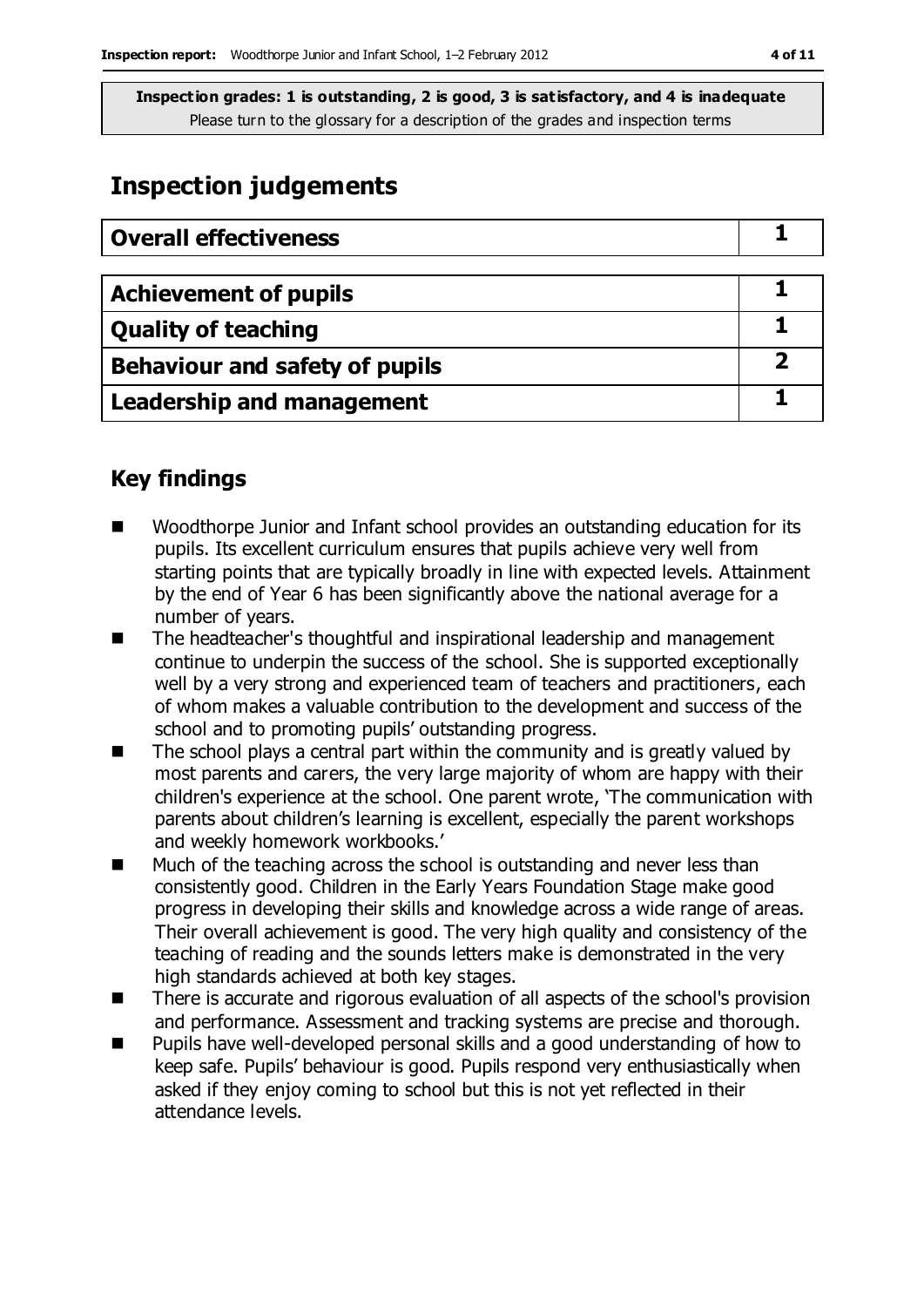#### **What does the school need to do to improve further?**

- **IMPROPE OF IMPROPE IN THE IMPROPERT** Improve overall rates of attendance by:
	- ensuring all parents clearly understand the importance of regular attendance in securing good and consistent progress for their children
	- devising further strategies to motivate pupils to improve the overall rates of attendance from average to above average.

#### **Main report**

#### **Achievement of pupils**

All pupils, including those who speak English as an additional language, make rapid and sustained progress over time from their starting points. All adults pay close attention to pupils' individual needs and quickly identify those who may show a delay in learning. They provide good support through the excellent links they have with external health agencies. This ensures that disabled pupils and those who have special educational needs make similar progress to their classmates. Children typically start in the Early Years Foundation Stage with skills and capabilities broadly in line with those expected for their ages. They make good progress in the Early Years Foundation Stage and this continues as they move through Key Stages 1 and 2. Daily lessons in the sounds letters make and regular guided reading activities ensure reading is taught exceptionally well and consistently across the school. As a result, attainment in reading by the end of Key Stage 1 and by the time pupils leave the school is significantly above average. Attainment by the end of Year 6 in reading, writing and mathematics is significantly above national averages, as it has been consistently in recent years.

Observations during lessons demonstrate that pupils apply a wide range of skills to great effect, including reading, writing, communication and mathematical skills across the curriculum, including, for example in their Forest School lessons. This ensures they are exceptionally well prepared for their next stage of education. The very large majority of parents feel that their children are making good progress. The inspection found that pupils across the school are making at least good and frequently outstanding progress.

#### **Quality of teaching**

Much of the teaching observed during the inspection was outstanding and this is reflected in the work in pupils' books. Teachers ensure classroom routines are made clear and are regularly reinforced. Relationships between teachers and pupils are extremely good and pupils demonstrate positive behaviour and excellent attitudes to work in lessons. Consequently, pupils learn exceptionally well across the curriculum. Learning is structured carefully and all pupils contribute to lessons. The teaching of reading, writing and mathematics is highly effective. Teachers generate high levels of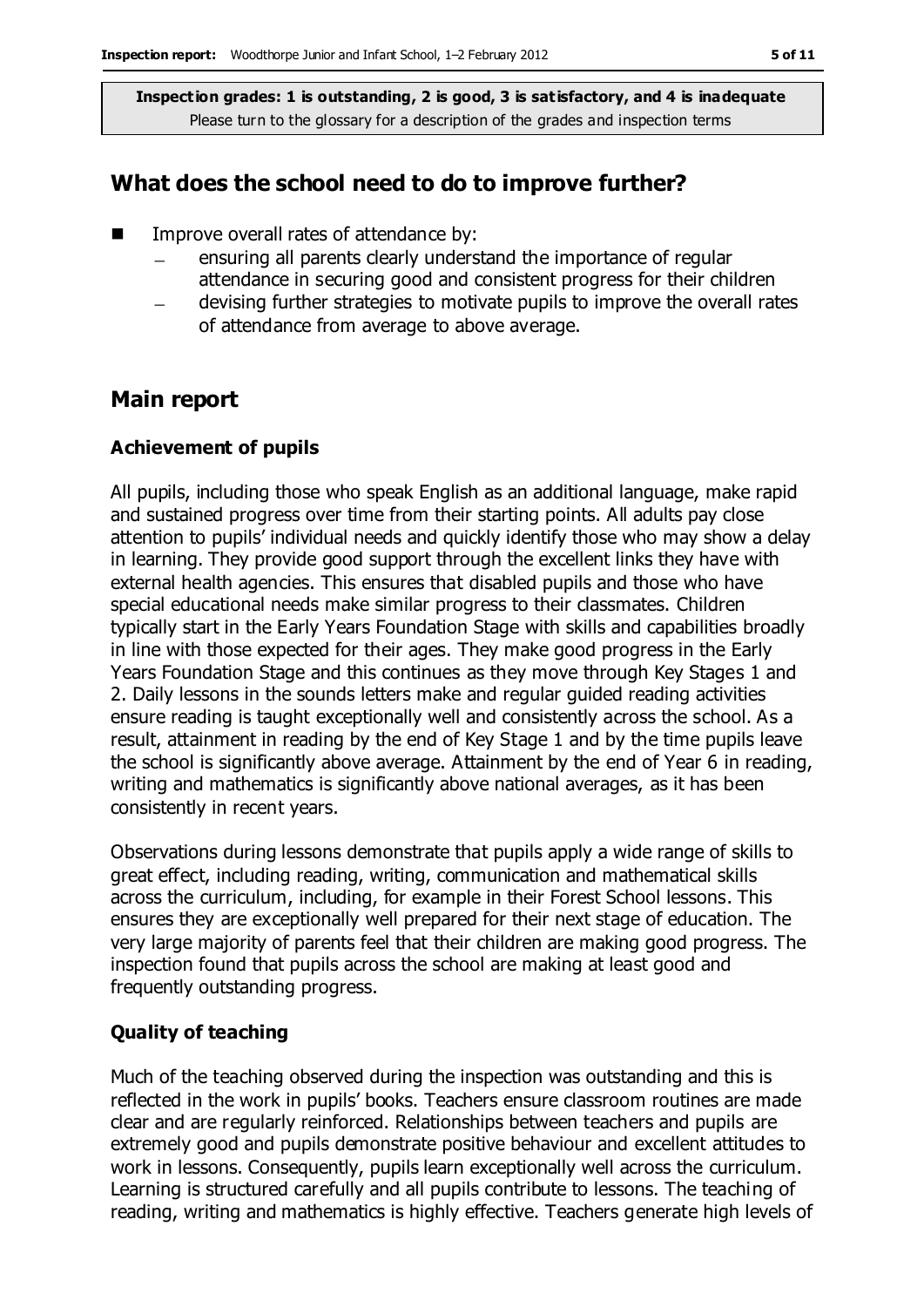enthusiasm for, participation in and commitment to learning. This contributes very well to pupils' spiritual, moral, social and cultural development, for example, through regular circle time activities with tips on being a good friend, decisions about class rules, reports from the ECO team, training for peer mediation and voting for the pupil of the week. They systematically and effectively check pupils' understanding through skilled questioning, anticipating when they need to intervene to support or challenge. In one outstanding Year 6 numeracy lesson, for example, the teacher demonstrated excellent subject knowledge, skilled lesson management and very high expectations of work and behaviour. A brisk pace was set and maintained throughout the lesson. Pupils responded very well to the teacher's questions, confidently offering answers and solutions and using appropriate mathematical vocabulary such as 'inverse operations', 'Venn diagram' and 'integers'. Pupils knew precisely what they were expected to do and as a result were well-motivated and made excellent progress in their understanding of prime number sequences and algebraic expressions.

Teachers have a very good understanding of the progress that pupils are making due to the regular analysis of assessment and tracking data and pupil progress meetings which take place every half term. Appropriate and regular homework contributes very well to pupils' learning. Marking is of a consistently high quality, leading to high levels of engagement from the pupils. Teaching in the Early Years Foundation Stage is good, children make good progress in the Reception class, and this is built on successfully and consistently through KS1 and KS2. All staff monitor and record children's progress effectively on a day-to-day basis and observations and achievements are recorded in individual pupil profiles. Teachers plan well, paying good attention to pupils' spiritual, moral, social and cultural development. The very large majority of parents and carers feel that their children are taught well and this was confirmed by the inspection which found teaching to be consistently good and frequently outstanding.

#### **Behaviour and safety of pupils**

Observations during lessons and around the school confirm that pupils' behaviour is good. Pupils show high levels of engagement, courtesy, collaboration and cooperation in and out of lessons. Pupils confirm that behaviour is good and there is no bullying and school documents confirm that this good behaviour has been maintained over time. Pupils show respect for the feelings and beliefs of others. They have mature attitudes to learning and develop considerate relationships with peers and adults. They understand the need for healthy lifestyles and exercise. All groups of pupils say they feel safe at school at all times. They understand what constitutes unsafe situations and are aware of how to keep themselves and others safe. Pupils have a good range of opportunities to contribute to school and local communities through the work of the school council and regular collections for a number of charities. They take on responsibility and play a constructive role in the school and, through the school council, have had some influence on decisions about school life. Pupils say they enjoy coming to school, although this is not currently reflected in above average levels of attendance, due to the persistent absence of a very small minority of pupils. Children in the Early Years Foundation Stage clearly enjoy school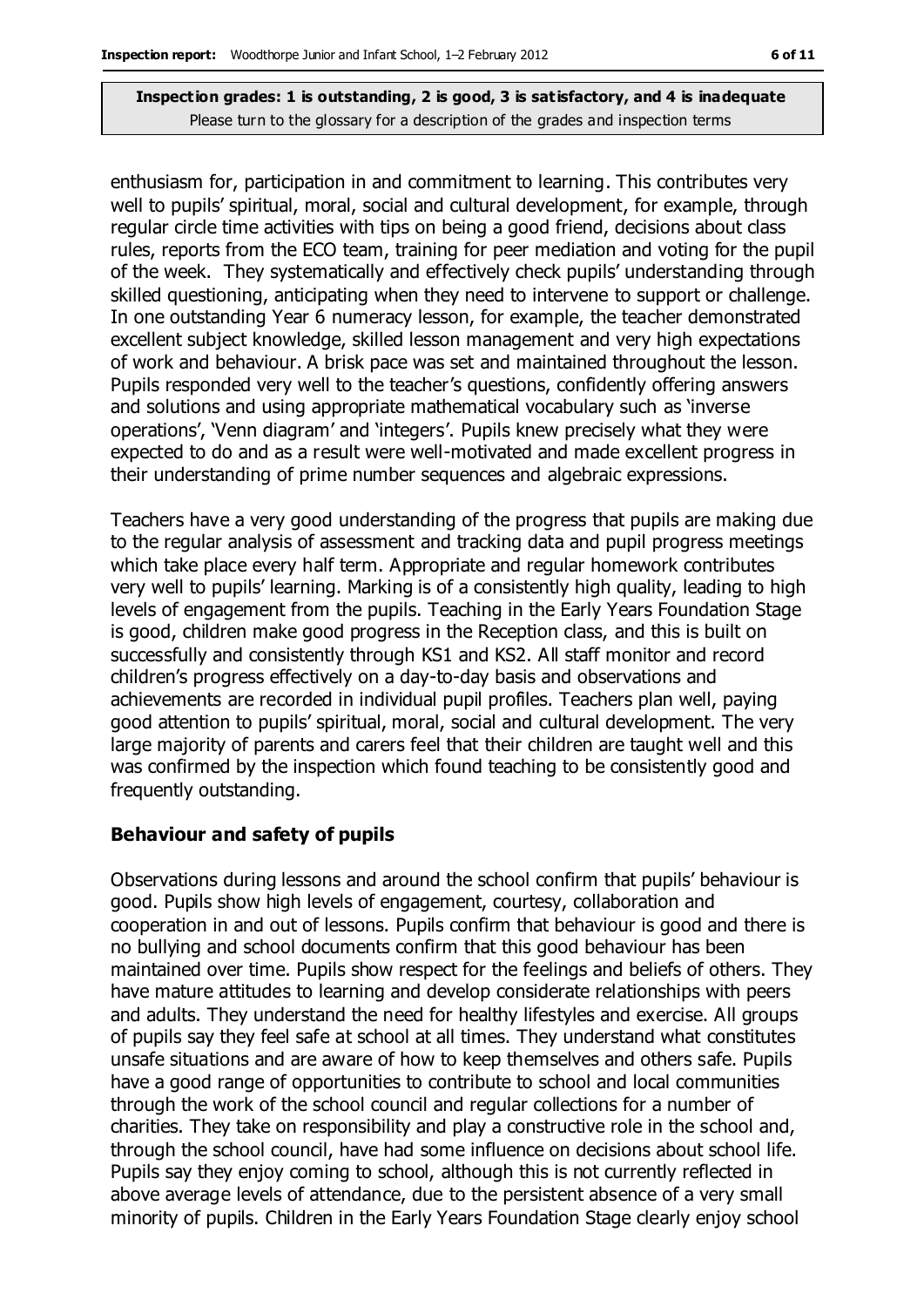and have settled into routines well, playing happily both together and individually, indoors and out.

#### **Leadership and management**

Leadership is exemplary. The pursuit of excellence in all of the school's activities is demonstrated by an uncompromising and highly successful drive to maintain the high levels of achievement for all pupils, including disabled pupils and those with special educational needs, over a sustained period of time. The headteacher is supported by a very strong team of highly committed staff. Key leaders focus relentlessly on improving teaching and learning, resulting in teaching that is consistently good and frequently outstanding. Teamwork is strong and sophisticated and rigorous monitoring and evaluation procedures successfully drive improvement. Staff regularly take advantage of professional opportunities to enhance their work.

Equal opportunities are at the heart of the school's ethos and all staff show a very strong commitment to equality and diversity, celebrating the individual qualities of each pupil and their family very well. The governing body has a clear understanding of the school's strengths and weaknesses. Governors are very supportive of the school and are effective in holding it to account. The curriculum provides a rich and creative mix of activities which meets pupils' needs and promotes their spiritual, moral, social and cultural development very well. For example, pupils have sent and received emails to pupils in a school in Kundan, India and, during the inspection, were enthralled by a visiting Chinese troupe celebrating the Chinese New Year. A good range of visits and visitors provide pupils with memorable experiences and a thirst for learning. Strong links with parents and carers ensure the personal needs of their children are addressed well. Resources are very well deployed and the school provides excellent value for money. Safeguarding procedures meet requirements, policies are comprehensive and procedures ensure pupils are protected and supported very effectively. There are very strong links with a wide range of external agencies which contribute well to pupils' progress. The ethnic and cultural diversity of pupils and families is fully celebrated. The school runs very smoothly on a day-today basis and its track record in maintaining high standards since its last inspection demonstrates its exceptional capacity to improve further.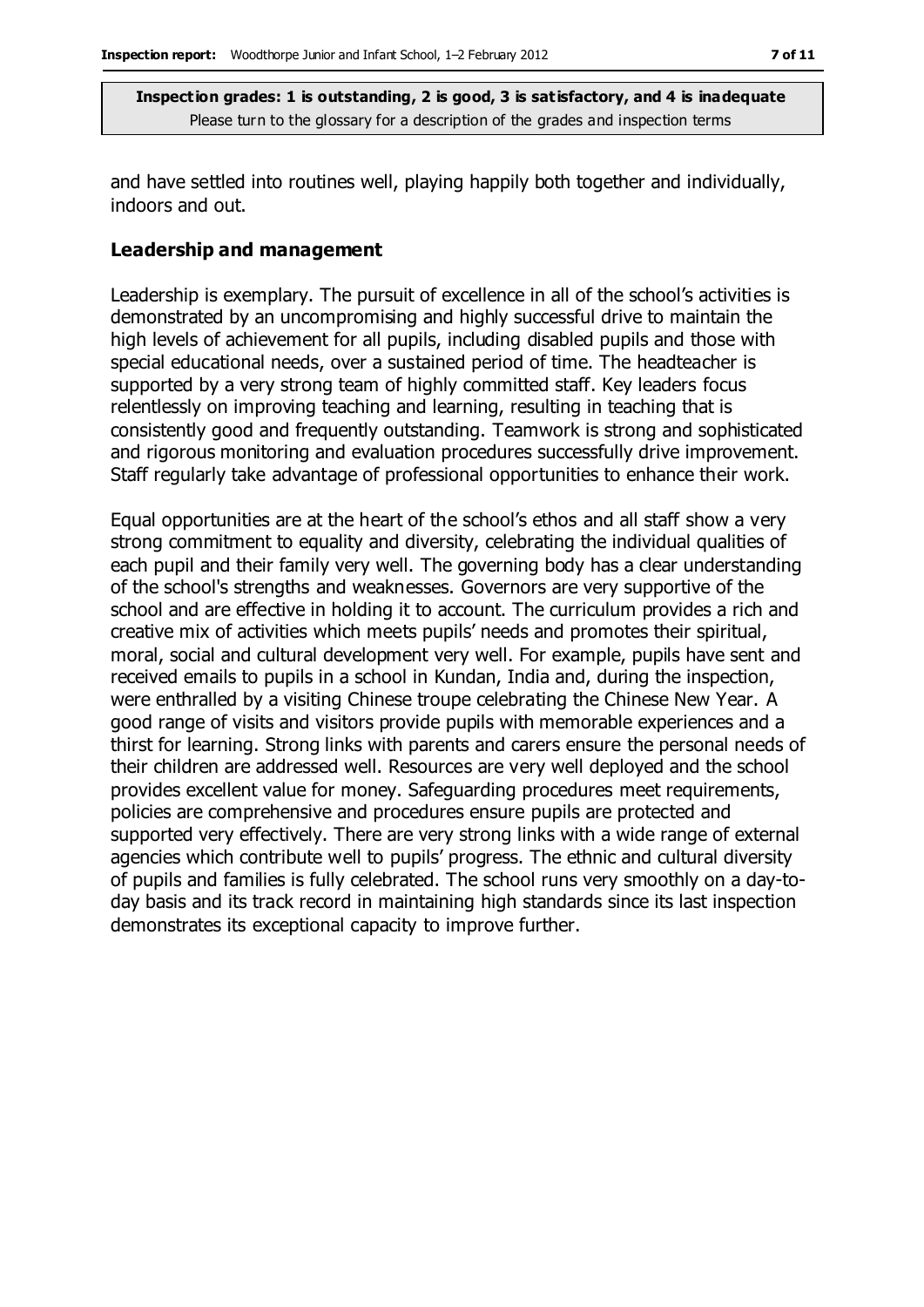# **Glossary**

### **What inspection judgements mean**

| Grade   | <b>Judgement</b> | <b>Description</b>                                            |
|---------|------------------|---------------------------------------------------------------|
| Grade 1 | Outstanding      | These features are highly effective. An outstanding           |
|         |                  | school provides exceptionally well for all its pupils' needs. |
| Grade 2 | Good             | These are very positive features of a school. A school        |
|         |                  | that is good is serving its pupils well.                      |
| Grade 3 | Satisfactory     | These features are of reasonable quality. A satisfactory      |
|         |                  | school is providing adequately for its pupils.                |
| Grade 4 | Inadequate       | These features are not of an acceptable standard. An          |
|         |                  | inadequate school needs to make significant                   |
|         |                  | improvement in order to meet the needs of its pupils.         |
|         |                  | Ofsted inspectors will make further visits until it           |
|         |                  | improves.                                                     |

### **Overall effectiveness of schools**

|                       | Overall effectiveness judgement (percentage of schools) |      |                     |                   |
|-----------------------|---------------------------------------------------------|------|---------------------|-------------------|
| <b>Type of school</b> | <b>Outstanding</b>                                      | Good | <b>Satisfactory</b> | <b>Inadequate</b> |
| Nursery schools       | 46                                                      | 46   |                     |                   |
| Primary schools       |                                                         | 47   | 40                  |                   |
| Secondary             | 14                                                      | 38   | 40                  |                   |
| schools               |                                                         |      |                     |                   |
| Special schools       | 28                                                      | 48   | 20                  |                   |
| Pupil referral        | 15                                                      | 50   | 29                  |                   |
| units                 |                                                         |      |                     |                   |
| All schools           |                                                         | 46   | 38                  |                   |

New school inspection arrangements have been introduced from 1 January 2012. This means that inspectors make judgements that were not made previously.

The data in the table above are for the period 1 September 2010 to 31 August 2011 and represent judgements that were made under the school inspection arrangements that were introduced on 1 September 2009. These data are consistent with the latest published official statistics about maintained school inspection outcomes (see [www.ofsted.gov.uk\)](http://www.ofsted.gov.uk/).

The sample of schools inspected during 2010/11 was not representative of all schools nationally, as weaker schools are inspected more frequently than good or outstanding schools.

Primary schools include primary academy converters. Secondary schools include secondary academy converters, sponsor-led academies and city technology colleges. Special schools include special academy converters and non-maintained special schools.

Percentages are rounded and do not always add exactly to 100.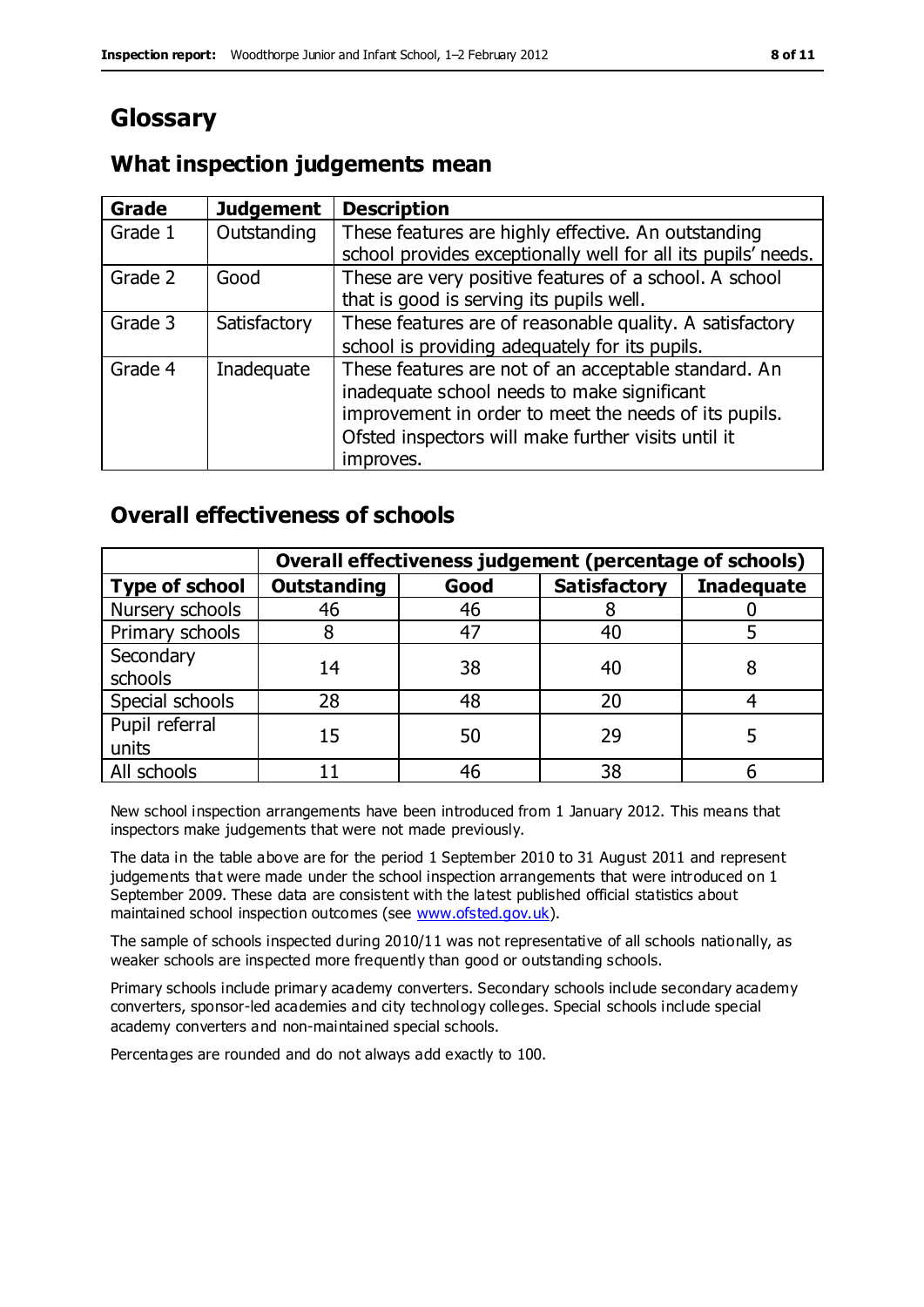# **Common terminology used by inspectors**

| Achievement:               | the progress and success of a pupil in their<br>learning and development taking account of their<br>attainment.                                                                                                        |
|----------------------------|------------------------------------------------------------------------------------------------------------------------------------------------------------------------------------------------------------------------|
| Attainment:                | the standard of the pupils' work shown by test and<br>examination results and in lessons.                                                                                                                              |
| Attendance                 | the regular attendance of pupils at school and in<br>lessons, taking into account the school's efforts to<br>encourage good attendance.                                                                                |
| Behaviour                  | how well pupils behave in lessons, with emphasis<br>on their attitude to learning. Pupils' punctuality to<br>lessons and their conduct around the school.                                                              |
| Capacity to improve:       | the proven ability of the school to continue<br>improving based on its self-evaluation and what<br>the school has accomplished so far and on the<br>quality of its systems to maintain improvement.                    |
| Leadership and management: | the contribution of all the staff with responsibilities,<br>not just the governors and headteacher, to<br>identifying priorities, directing and motivating staff<br>and running the school.                            |
| Learning:                  | how well pupils acquire knowledge, develop their<br>understanding, learn and practise skills and are<br>developing their competence as learners.                                                                       |
| Overall effectiveness:     | inspectors form a judgement on a school's overall<br>effectiveness based on the findings from their<br>inspection of the school.                                                                                       |
| Progress:                  | the rate at which pupils are learning in lessons and<br>over longer periods of time. It is often measured<br>by comparing the pupils' attainment at the end of a<br>key stage with their attainment when they started. |
| Safety                     | how safe pupils are in school, including in lessons;<br>and their understanding of risks. Pupils' freedom<br>from bullying and harassment. How well the school<br>promotes safety, for example e-learning.             |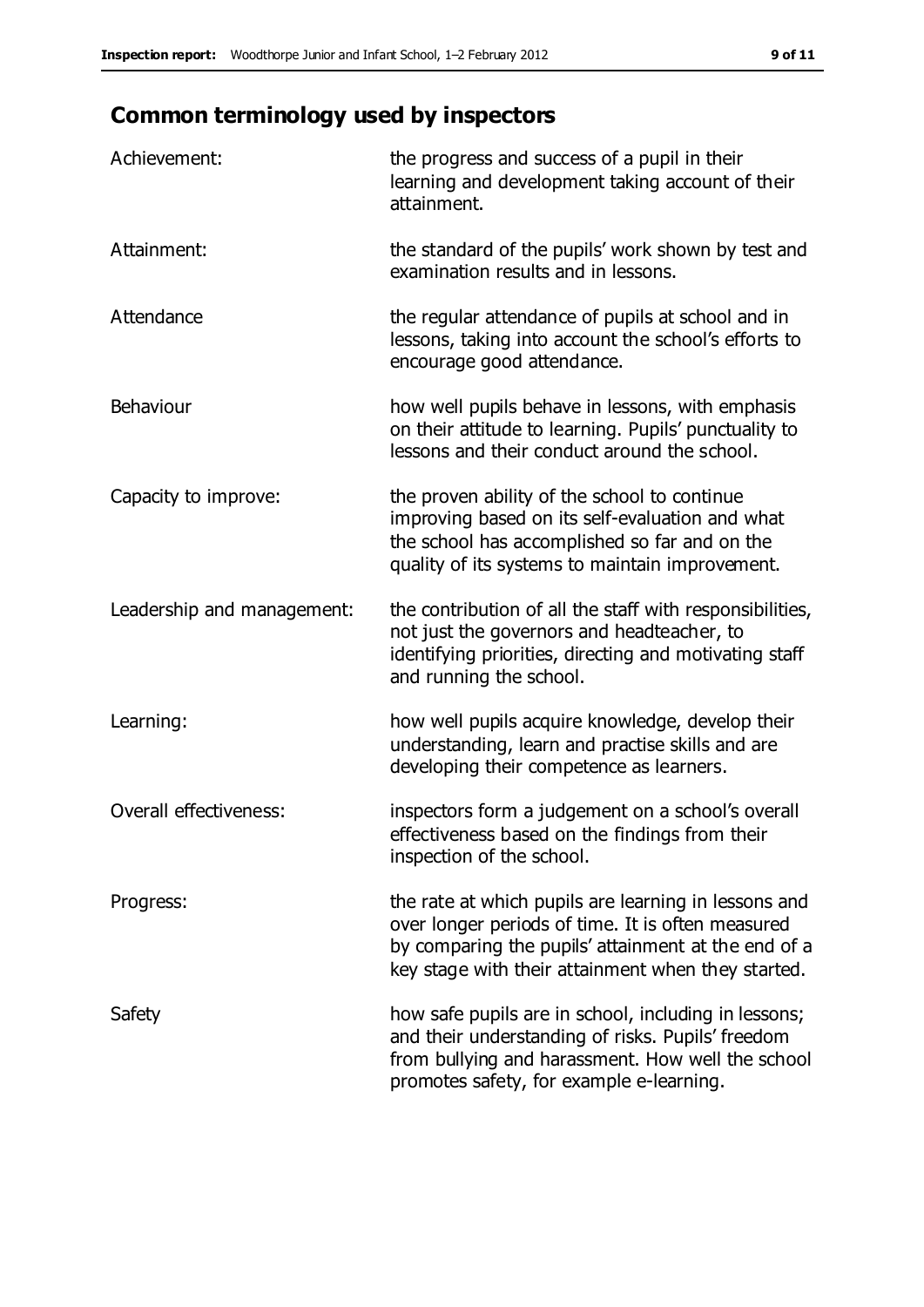#### **This letter is provided for the school, parents and carers to share with their children. It describes Ofsted's main findings from the inspection of their school.**



3 February 2012

Dear Pupils

#### **Inspection of Woodthorpe Junior and Infant School, Birmingham B14 6ET**

I would like to thank you for your help during the recent inspection of your school. My colleague and I very much enjoyed our visit. We enjoyed watching lessons and talking to as many of you as we could. You attend an outstanding, very happy and friendly school. It is led exceptionally well by the headteacher and the staff. They care for you extremely well and give you excellent support to enable you to learn and enjoy your lessons. They make sure that you understand how to look after yourselves and keep safe and you do this well. You told us that you really like your school and there are lots of things to do and enjoy. Excellent teaching is an outstanding feature of your school and this, combined with exciting curriculum activities and your hard work, results in you making excellent progress and achieving very high standards. We feel that you make an excellent contribution to the life of your school through all the responsibilities you take on and through your school council. Your behaviour is good and you work hard and try to succeed in all that you do. Well done!

You told us that you really enjoy school and are proud to attend. However, taking everybody together, your attendance is only average. So, to help you to make even better progress, we have asked you and the school to improve overall attendance by:

- ensuring all parents and carers fully understand the importance of good attendance and punctuality
- encouraging all of you to attend more regularly by, for example, providing weekly incentives for the best class or year group

I wish you well in your future education.

Yours sincerely

Clive Lewis Lead inspector